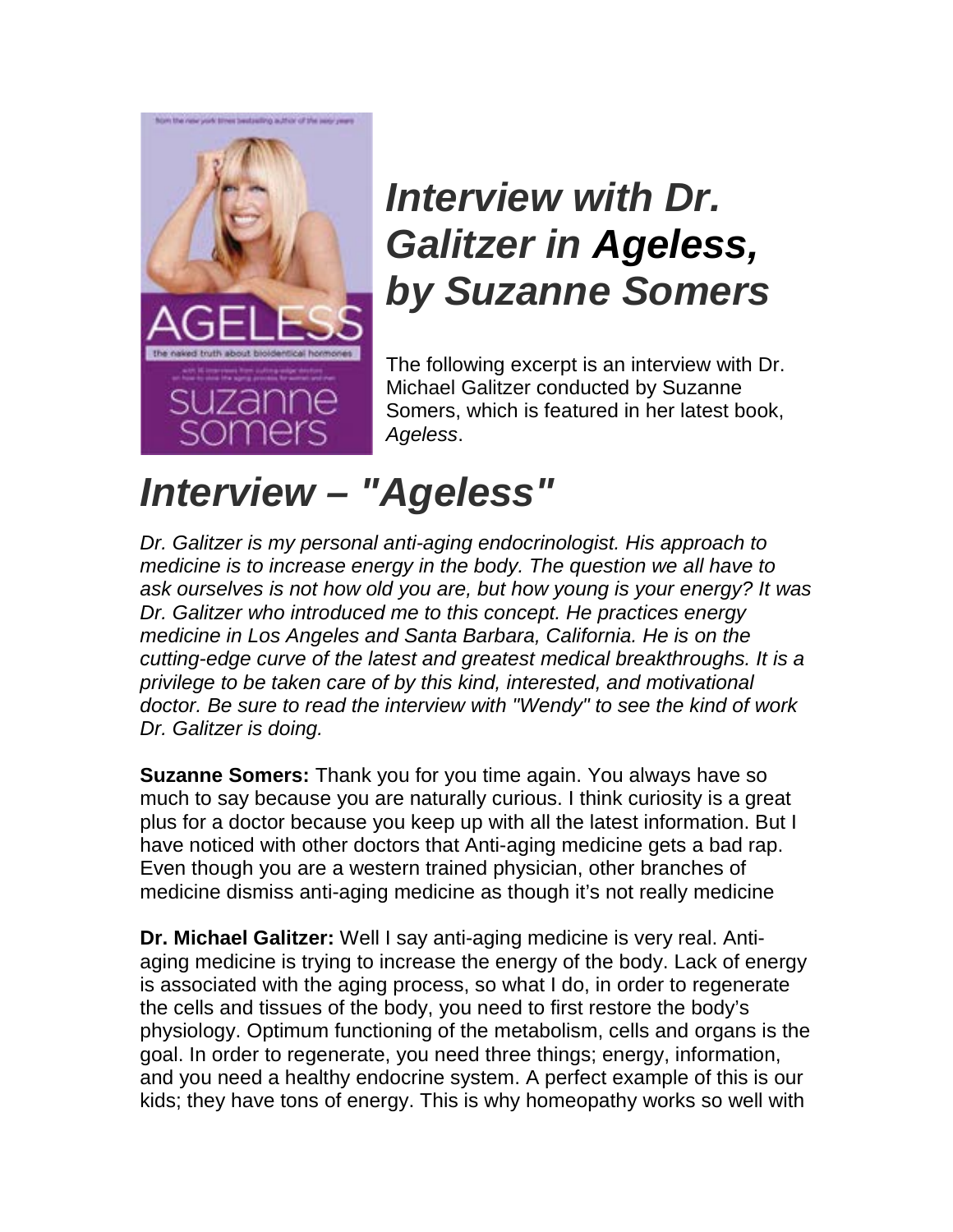kids, because homeopathy is information. When you combine energy and information, you have health.

**Suzanne Somers:** What do you mean by information?

**Dr. Michael Galitzer:** Information is a message. A message may tell a cell or organ to move into a regenerative mode. Frequencies and vibrations are also examples of information. RNA is information. Homeopathy is an example of how a different remedy can provide different information to the body. Traditional medicine uses homeopathy every day in treating patients. Nitroglycerin 1/150, given sub-lingually to treat angina, is an example of a drug prepared in a dilution that is really homeopathic.

**Suzanne Somers:** Yes, but in this country people find that homeopathy takes too long. We like faster results. What do you say to that?

**Dr. Michael Galitzer:** when you give a child with tons of energy the right homeopathic, they are better within hours. The difficult thing as we get older we have less and less energy. The challenge as an anti-aging physician is how do you increase the energy with older people? How do you get them to have more energy? I use a lot of intra-venous therapies, like intra-venous Vitamin C, and intra-venous glutathione. Those are great ways to increase energy. Herbs also increase energy. Improving the quality of their sleep increases energy. BioIdentical hormones increase energy. The real key is energy. Traditional medicine uses Thyroid hormones to help people increase their metabolic rate and their energy. Medicine also uses adrenal hormones, – cortisol, prednisone etc. to affect both the energy and the inflammatory condition of the body In anti-aging medicine we use BioIdentical estrogen, progesterone, and testosterone to help restore energy. Growth hormone promotes regeneration once the energy is there. Once we are able to increase energy in a person, we can then start the process of regenerating their body.

**Suzanne Somers:** Why do we lose energy as we age? Where does it go?

**Dr. Michael Galitzer:** It's spiritual and physical. Physically we are exposed to way too many toxins from the environment. We are exposed to heavy metals; lead, cadmium, mercury, from both the environment and leakage from silver-amalgam dental fillings. This exposure is a major, major problem. As an example, I saw a patient, who, two years ago, had accidentally swallowed a mercury filling while eating, and about a year later he started having rectal bleeding. His doctors didn't know what was wrong with him. They finally had to take him to the operating room, and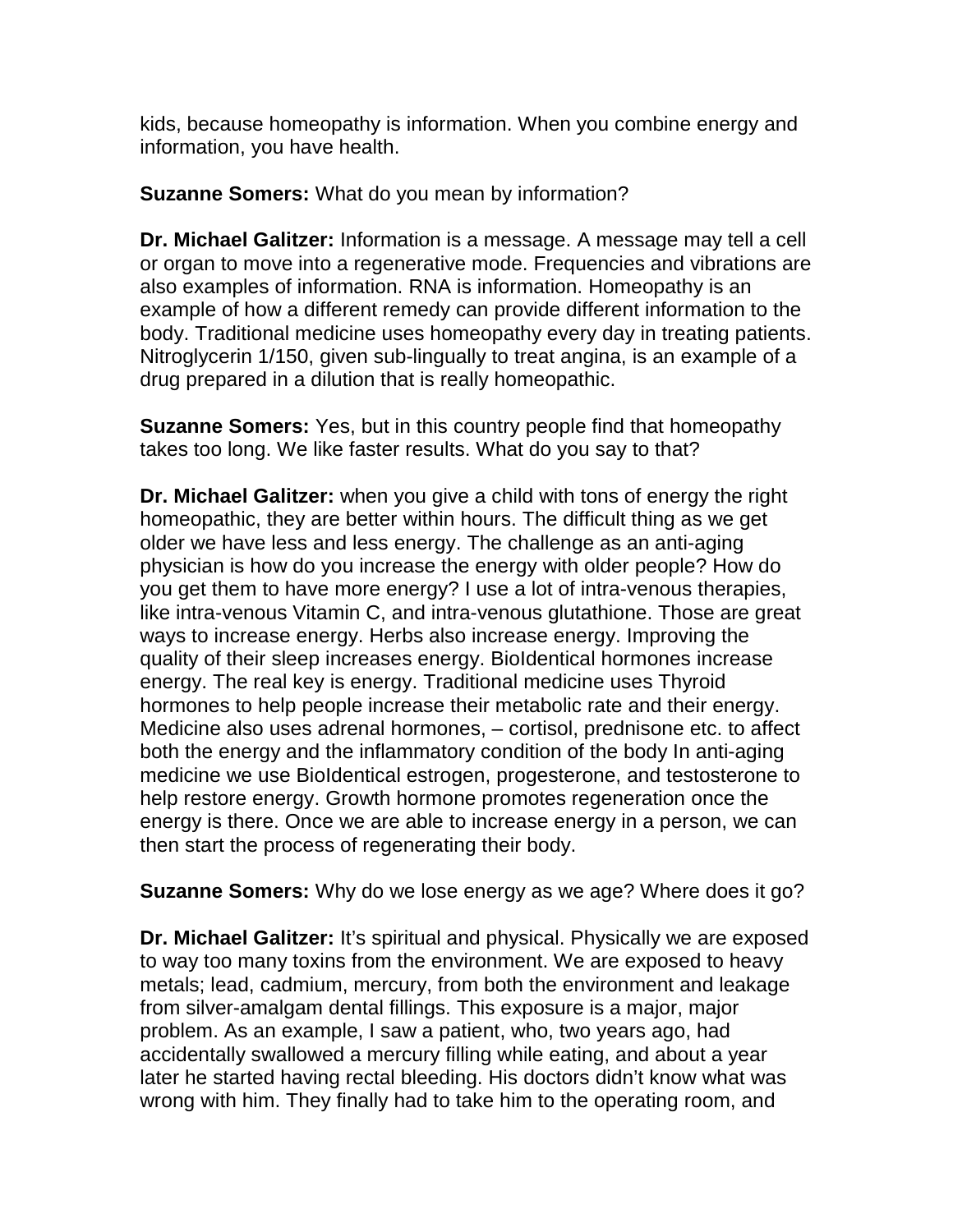when they opened him up there was this huge cancer in the small intestine, and inside the cancer was the mercury filling. Mercury is the number one toxin, even more significant than lead. As a society we are inundated with heavy metals, and it's making us sick. In anti-aging medicine we work to detoxify the body of these heavy metals.

**Suzanne Somers:** Then why are dentists still allowed to use mercury?

**Dr. Michael Galitzer:** Well, in Sweden, it's been banned. It's funny, in the 1800′s the dentists who put mercury in people's teeth were called quacks. And now in the 2000′s the dentists who want to take them out are called quacks.

**Suzanne Somers:** I have a friend who is a famous clarinetist who only eats sushi and raw fish. He lives a healthy lifestyle, but his doctors have found so much mercury in his system that he has been advised to never eat fish again. Why are fish so loaded with mercury?

**Dr. Michael Galitzer:** It has to be from the environmental toxins. It's a huge problem and is affecting the health of everyone on the planet.

**Suzanne Somers:** You mean from dumping, or from sewage?

**Dr. Michael Galitzer:** Absolutely. Dumping and environmental toxins. Tuna and Swordfish are loaded with mercury. Your musician friend should take chlorella, before he eats the fish; the chlorella will help bind the mercury in the gut. In doing this work I have found that certain people are mercury excreters. For some reason that no one understands, these people can be exposed to mercury but it's not a problem. But there is a whole other group that is non-excreters. The people who I see in my office who complain of chronic illnesses are non-excreters. With these people, taking out the mercury fillings in their teeth is crucial. After they change the fillings, we use chelation to pull out the mercury from its binding sites in the body.

## **Suzanne Somers:** Explain chelation

**Dr. Michael Galitzer:** Chelation is a chemical process in which a substance is used to bind molecules, such as metals or minerals, and hold them tightly, so that they can be removed from the body. In medicine, chelation has been scientifically proven to rid the body of excess or toxic metals. The toxic heavy metal mercury, binds with sulfur; lead binds with EDTA. So in mercury chelation we use sulfur compounds that bind to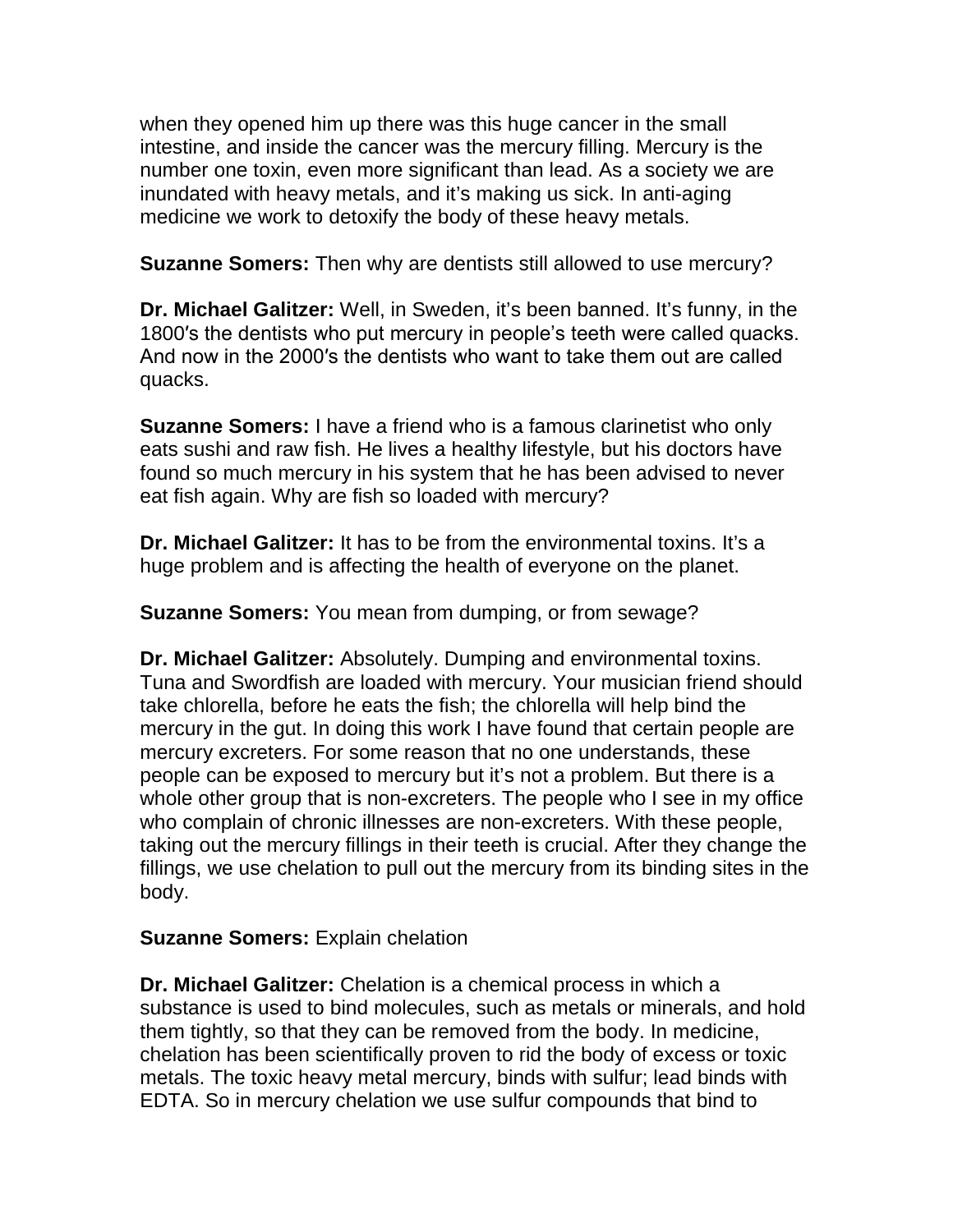mercury. We frequently do a urine test to look at how much mercury came out. We routinely find uranium in the urine, and arsenic…all these are part of the contamination of the water supply. This is a problem; public water is not only drinking water, but people shower and bathe in it. So consequently we use chelation to clean up our bodies. If a person has cancer and mercury toxicity I wouldn't try to get the mercury fillings out while they are being given radiation or chemotherapy. I would first neutralize mercury within the body, and I would do this with Selenium, 200 to 400 micrograms a day.

**Suzanne Somers:** Should people take selenium every day. I have been putting this amount in my morning smoothie for years. I read that it has anti-cancer and anti-viral effects.

**Dr. Michael Galitzer:** It's a very good idea, as long as you don't go too high. In the stores it usually comes in 200 micrograms and once a day is good.

**Suzanne Somers:** It's my understanding that when taking a bath with bath salts and oils and whatever, that we take in 80% of that water transdermally. But what are we supposed to do, bathe in Evian?

**Dr. Michael Galitzer:** No, Evian's not good water. We found that out about 15 years ago. Fiji and Volvic water are much better. But of course you wouldn't be able to bathe in it. It's a challenge. That's why I do the work I do… As an anti-aging doctor we work to reverse the harmful effects of living in this millennium. What we can do is put EDTA into the bath to pull lead out of the body. It is known that people today have 1000 times the lead levels in their body compared to 100 years ago. So you can actually get a chelation while taking a bath.

**Suzanne Somers:** Where does one get EDTA and what is it?

**Dr. Michael Galitzer:** EDTA is ethylene diamine tetra-acetic acid. It is used as a food preservative in order to keep packaged food on the shelves longer. EDTA is a synthetic, or man-made, amino acid that was initially developed for intra-venous use. EDTA was first used in the 1940′s for the treatment of heavy metal poisoning. EDTA chelation removes heavy metals and minerals from the body such as lead, iron, copper, and calcium, and is approved by the U.S. Food and Drug Administration (FDA) for use in treating lead poisoning and toxicity from other heavy metals. Other ways of taking EDTA include EDTA chewing gum, swallowing it as a capsule or powder, or rectally as a suppository . Any way that we can pull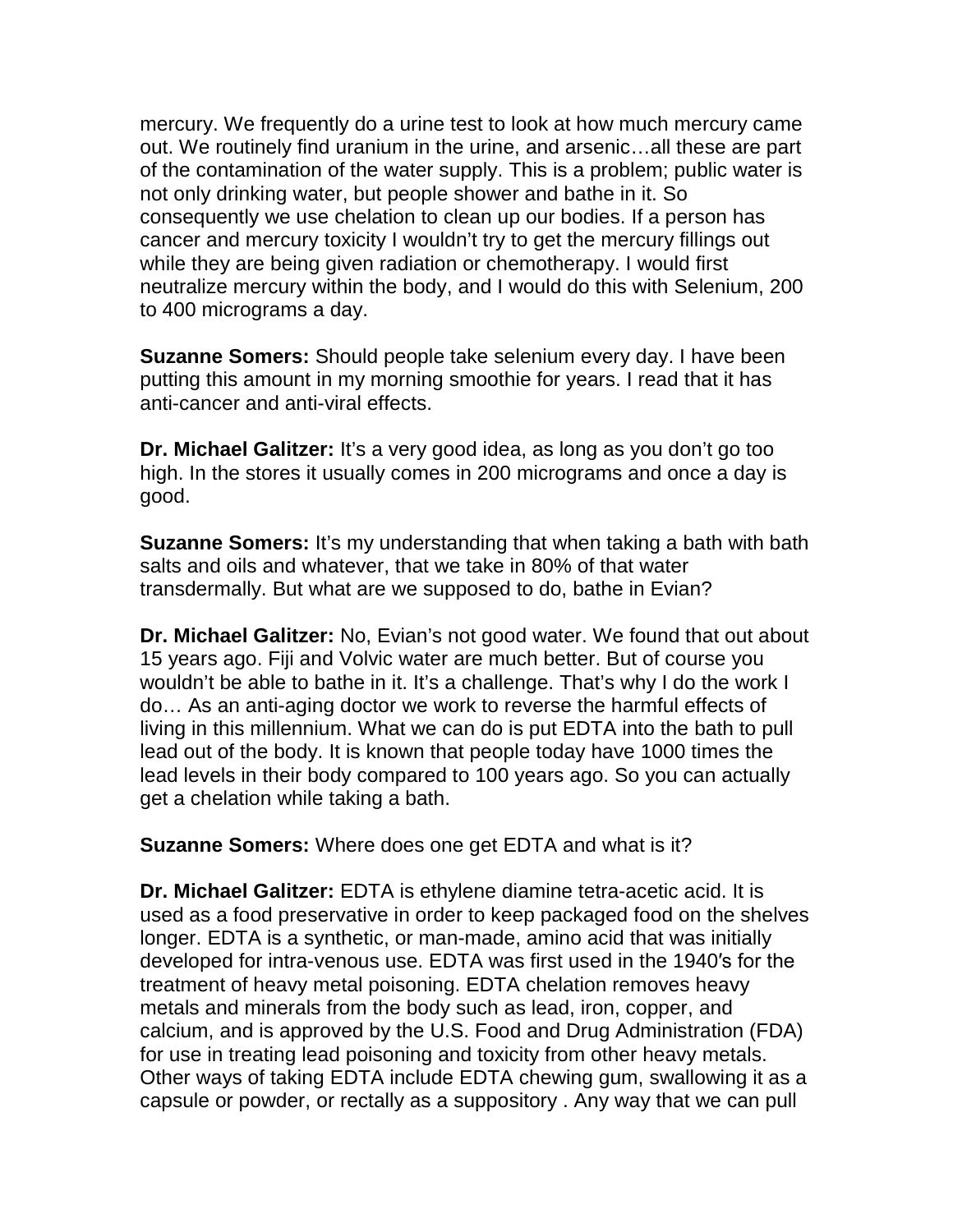these heavy metals out of the system is a major plus. You can do infrared saunas, which seems to help pull toxins out of the body; colon hydrotherapy helps the colon detoxify. Then there are herbs and homeopathics to try to neutralize the pesticides and the chemicals.

**Suzanne Somers:** So when a person comes to you who is healthy and pro-active about their health, which are the people who will be reading this book, who just want to stay on track , what do you do for them?

**Dr. Michael Galitzer:** We first do a bio-impedance test, which is a one minute test that analyzes cellular health. It measures body fat, body water, we want to know their basal metabolic rate- how many calories do they need to eat in order to lose weight. We want to know the percentage of water that is inside the cell; healthy people have 60% of their body water inside their cells, and 40% outside their cells. This test can determine the health of cell membranes and rapidity of cell regeneration. Then we do heart rate variability to evaluate the autonomic nervous system. We monitor their heart rate as they lie down for 3 minutes and then stand for 4 minutes. This gives me an idea about how strong is their adrenal reserve, the level of stress in this automatic or sub-conscious nervous system, and also helps to identify their metabolic type. After that we run a test called Bio-Electric Vincent Test, which measures their blood, saliva, and urine in order to analyze how acidic the body is, and the efficiency of the liver in getting rid of toxins. In the 50′s the French government was looking at why different regions of France had greatly different incidences of cancer. So they hired a hydrodrologist, Louis Claude Vincent, to investigate, and he concluded that where the soil and water were the healthiest there was no cancer, and of course where the soil and water was unhealthy there was a very high incidence of cancer. Basically, just like the farmers need healthy soil to grow healthy crops, we need a healthy interior terrain to be healthy. Saliva basically tells us about the health of the lymphatic and digestive systems. Venous blood tells us what is coming out of the cells, and urine tells us how well our kidneys excrete toxins. What we find from these tests are people who think they are healthy usually have too many acids in the body and the blood pH is too high. What that means is the liver's not filtering well. The liver's job is to detoxify the blood. A healthy liver is able to clean the blood and consequently people are able to sleep through the night. People who have a liver that is not working well frequently wake up about 1 or 2 or 3 in the morning. The first four letters in LIVER tell it all.

**Suzanne Somers:** You give me liver drops to detoxify; is there another way?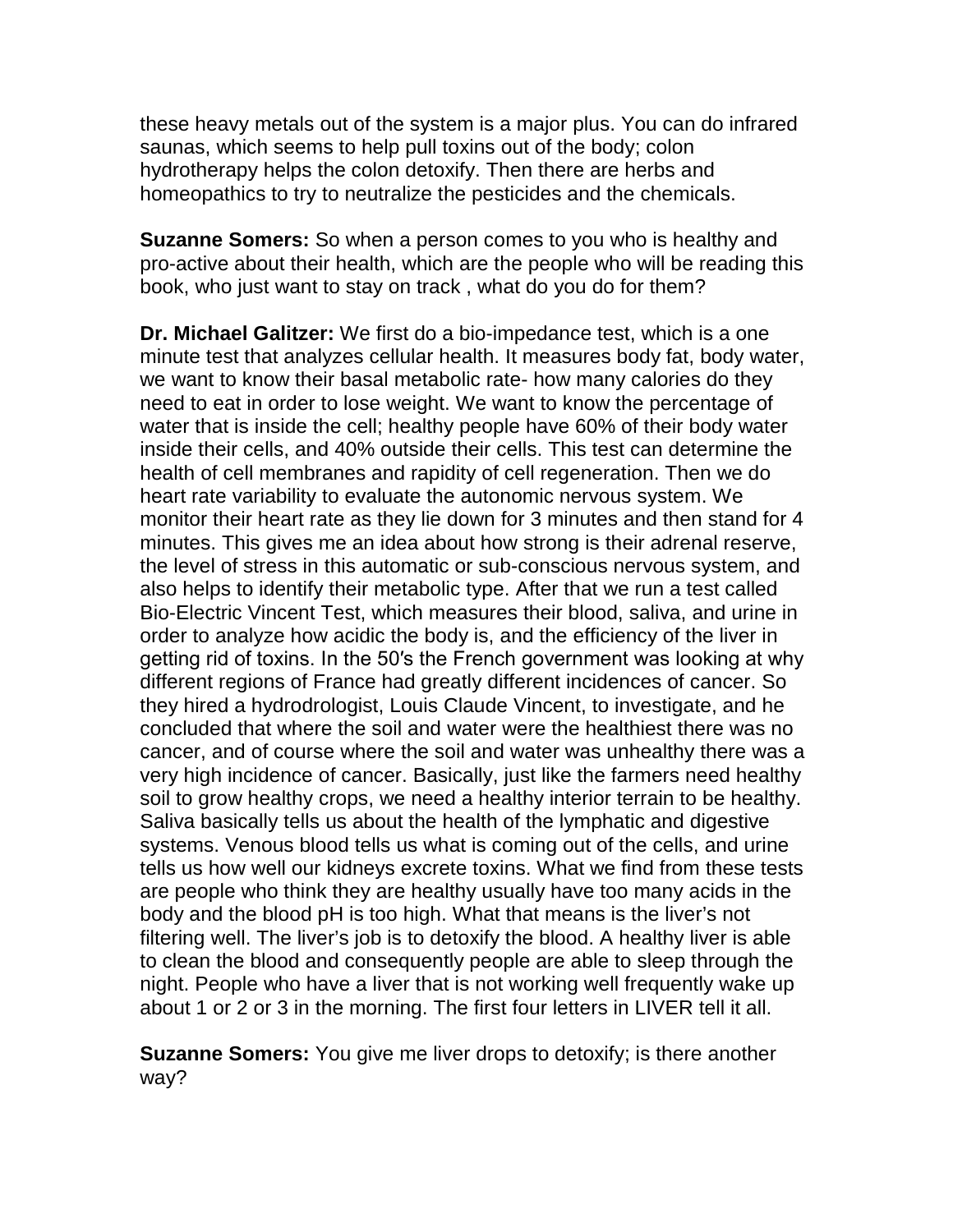**Dr. Michael Galitzer:**Yes take a lemon and squeeze the juice out of both halves in 8 ounces of water every morning. That will help a lot. Plus Carrots, beets, zucchini, squash, watercress, artichoke are all liver friendly. That combined with herbs and homeopathics that stimulate liver drainage will greatly help almost everyone.

**Suzanne Somers:** I am very involved with good diet; from a doctors point of view how important is eating right?

**Dr. Michael Galitzer:** Well it's like your body is a Ferrari and you've got to use high octane fuel in your Ferrari. Likewise, your physical body needs superb fuel. Balanced eating, real food, fruits and vegetables are critical. Organic is best. Meat, chicken, fish without antibiotics and hormones, chickens that are allowed to roam free.

**Suzanne Somers:** Is that the most important thing… in your words the fuel you put into the tank'?

**Dr. Michael Galitzer:** More than anything, the biggest obstacle in people's health is being in emotional distress. It seems to me that every patient I see tells me about how stressed they are. Stress is not really what people think it is. Stress occurs when we perceive ourselves in a state of emotional discomfort. Most people view stress as something from the outside that happens to them Most of us are creating this state of discomfort as a result of the undesirable meaning we give to life experiences. Learning to de-stress is a challenge. Everybody has taken on more than they can take on and consequently they are driven by what they have taken on. So you can detoxify and exercise, but getting your emotional/mental state under control is most important. You've got to focus on what makes you feel good. Then use that feel good energy to solve your problems. You've got to express love to people or someone or something. Love your wife, your kids, your dog, your patients. Love the Lakers. If you ever need a refresher course, listen to the Beatles "All You Need Is Love" And then do what kids do all the time…imagine. Imagine being absolutely healthy, every day of your life, imagine living to 100 with energy, See yourself as an ambassador of longevity to the world. Have fun in your life, whatever it is you are doing, your work, your family, your friends. Do what kids do…have fun. Some people say there is no fun in their life because there's no one to have fun with, you know, the lonely people out there. I tell them to make a list of all the fun things they can do by themselves…. basic things; being grateful for your life, your family, concentrating on the energy of the universe moving through you. If you can do the basics you can get your head and your emotions together. Then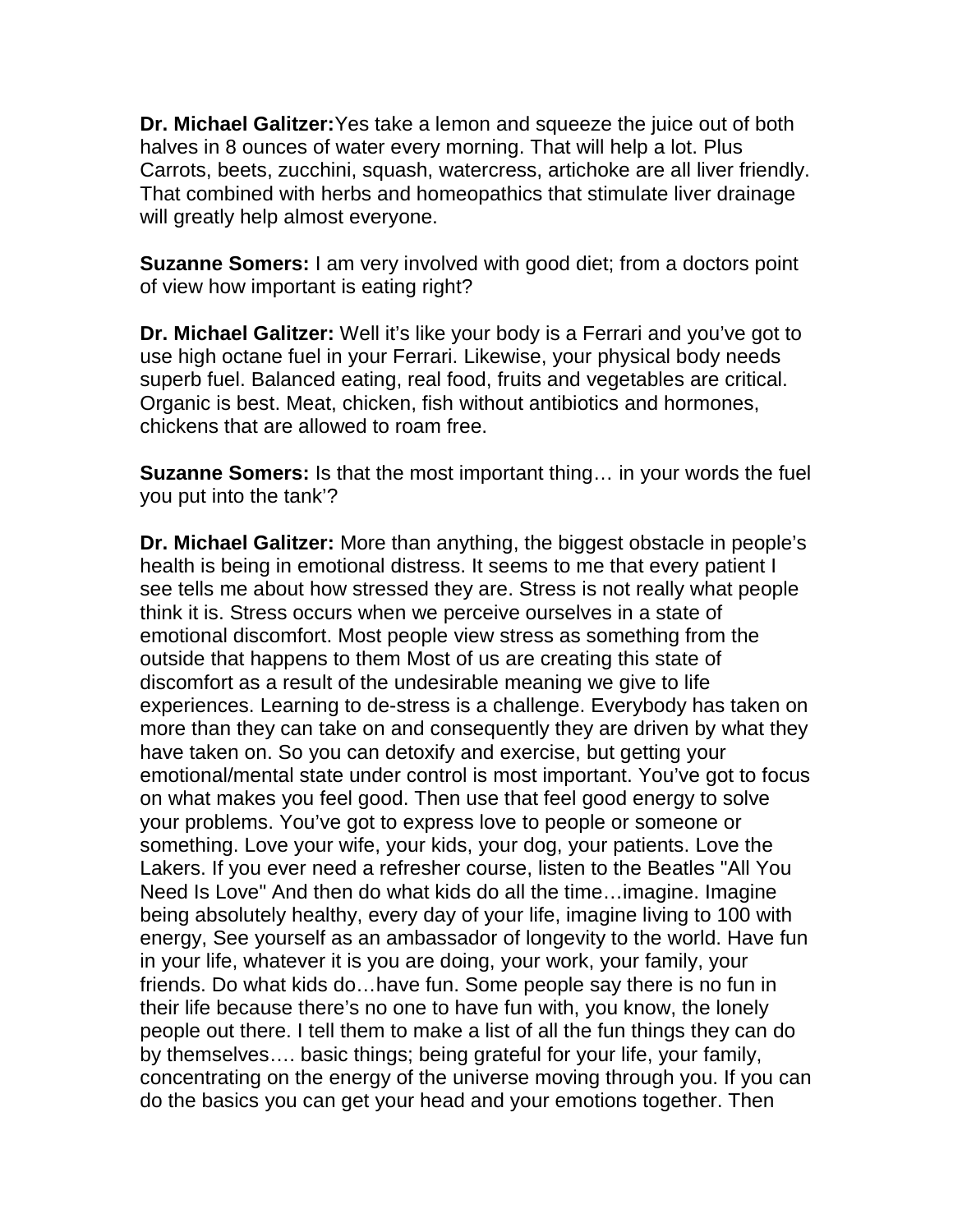longevity will have a way of following.

**Suzanne Somers:** Yes but if someone has run themselves into the ground,, eaten badly, smoked, consumed a lot of alcohol, stayed up late, overworked all their lives and then they come to you, are you able to reverse that person if they are willing to make that change with you?

**Dr. Michael Galitzer:** yes definitely. There's never a lost cause. There is always a way. I believe everybody out there can get better. A lot of people ask what's more important, the patients belief in the doctor or the doctor's belief in the patient and I know it's the doctors belief in the patient. That's because when the doctor believes in the patient, the patient gets it immediately. Once the patient gets it, all things are possible.

**Suzanne Somers:** What I like about the new doctors such as yourself, the cutting-edge doctors, is that patient and doctor are now integrated

**Dr. Michael Galitzer:** The art in this form of medicine is to meet the patient at their level and move them up slowly or sometimes quickly depending on where they are. With some of my patients, I have to get down to a junk food level and show them a piece of paper on how the Highway Patrol uses coca-cola to take blood stains off the highway, and things like that. Everybody progresses at their own pace. We go over a plan for them. I tell them, look I don't expect you to stop the cokes and junk food tomorrow. It's a process. Start doing little things and you'll find you are feeling better. Then when they revert to their old ways and realize that they feel badly, they begin to find their way. It's a process.

**Suzanne Somers:** so by the time a patient comes to you they've all been around the block with traditional medicine and they are pretty desperate for information.

**Dr. Michael Galitzer:** That's a plus for me because they are open to new things. The majority of my patients are women because of your book "The Sexy Years". Women are desperate to find a solution to their hormone issues and we both know BioIdentical hormone replacement is the only way and it works.

**Suzanne Somers:** Yes but I don't believe that people truly realize the major impact of blowing out their major hormones. I'm talking about the adrenals,, insulin, and thyroid. Women know about the minor hormones, estrogen, progesterone, testosterone, and others. It seems to me that antiaging medicine deals with the major hormones first.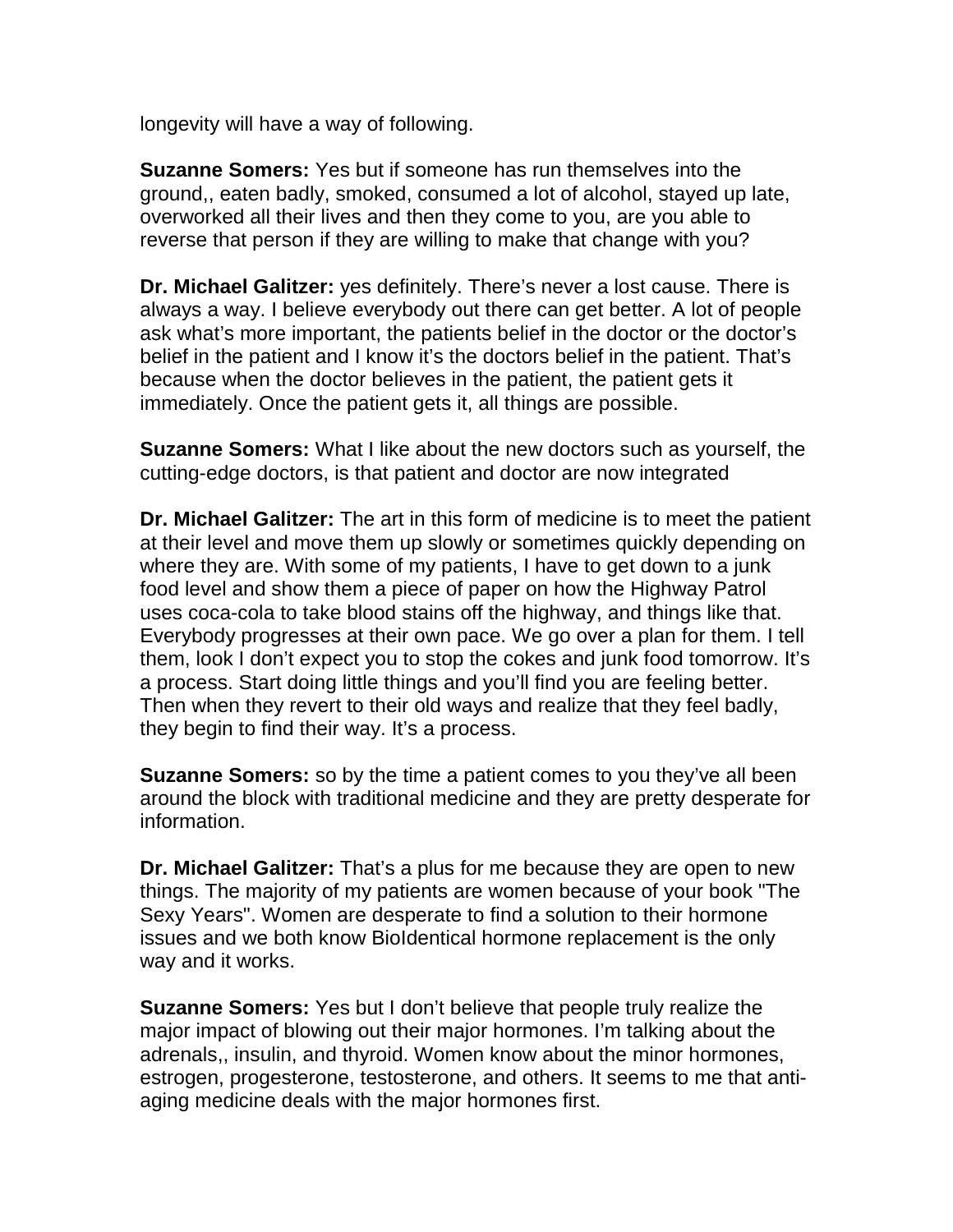**Dr. Michael Galitzer:** Well as I see it it's like a basketball game. The 6 players on the team are testosterone, estrogen, progesterone, pancreas, thyroid and adrenal. My job is getting those players to play well together. That's the key. That's the art form. I use muscle testing and heart rate variability to determine their metabolic type, by the response to sugar. Metabolic typing is different than blood typing. Blood typing is genetically based; you come into the world with a certain blood type and therefore certain foods are okay. Metabolic typing is something that seems to occur in the first 12 years of your life. Your type is set and frequently it is set as a result of a major emotional theme in one's early life. There is the slow oxidizer, or the pancreas types whose major emotional issue is love; then the sympathetic type, or the thyroid type, the major issue is anger, and the parasympathetic type( adrenal ), whose major emotion is fear. And in the fast oxidizer (growth hormone), the major issue is anxiety.

**Suzanne Somers:** this is sounding like gobbly-gook. Come back to earth… MG; okay of those types, 50% seem to be adrenal, 25% are thyroid, 20% are pancreas, and 5% are growth hormone…meaning that under stress this is their area of weakness, and by optimizing each person's key hormonal gland, they can regain their health. Once I identify their type, I can hone in and strengthen their weakest element and build them up. Otherwise they would just keep getting weaker and weaker in those areas. This cuts it off at the pass. The trouble that would have befallen them doesn't have a chance to take hold.

**Suzanne Somers:** Okay I get that. Anti-aging medicine is preventative in it's nature. The diseases we normally would expect from aging do not have to be part of our history because we are dealing with it from the moment that a sign of weakness is taking hold. It seems to me that the patient is part of the process by being symptom aware, much like women need to do regarding their hormone imbalances. When I have an itchy leg, a symptom I never would have thought to call my doctor over such a trivial thing, yet an itchy leg for a menopausal woman is one of the many signs that your hormones are not in balance. If a patient called you and said that he was constipated and / or had cold hands and feet, would you see that as a symptom that his or her thyroid needed further evaluation?

**Dr. Michael Galitzer:** Yes. The patient must keep me informed about the smallest symptoms. This is your body talking and I am not able to 'hear' unless the patient keeps me filled in. It's very exciting because I am able to make them feel well pretty quickly when we work together like this.

**Suzanne Somers:** I don't think most people are aware of what well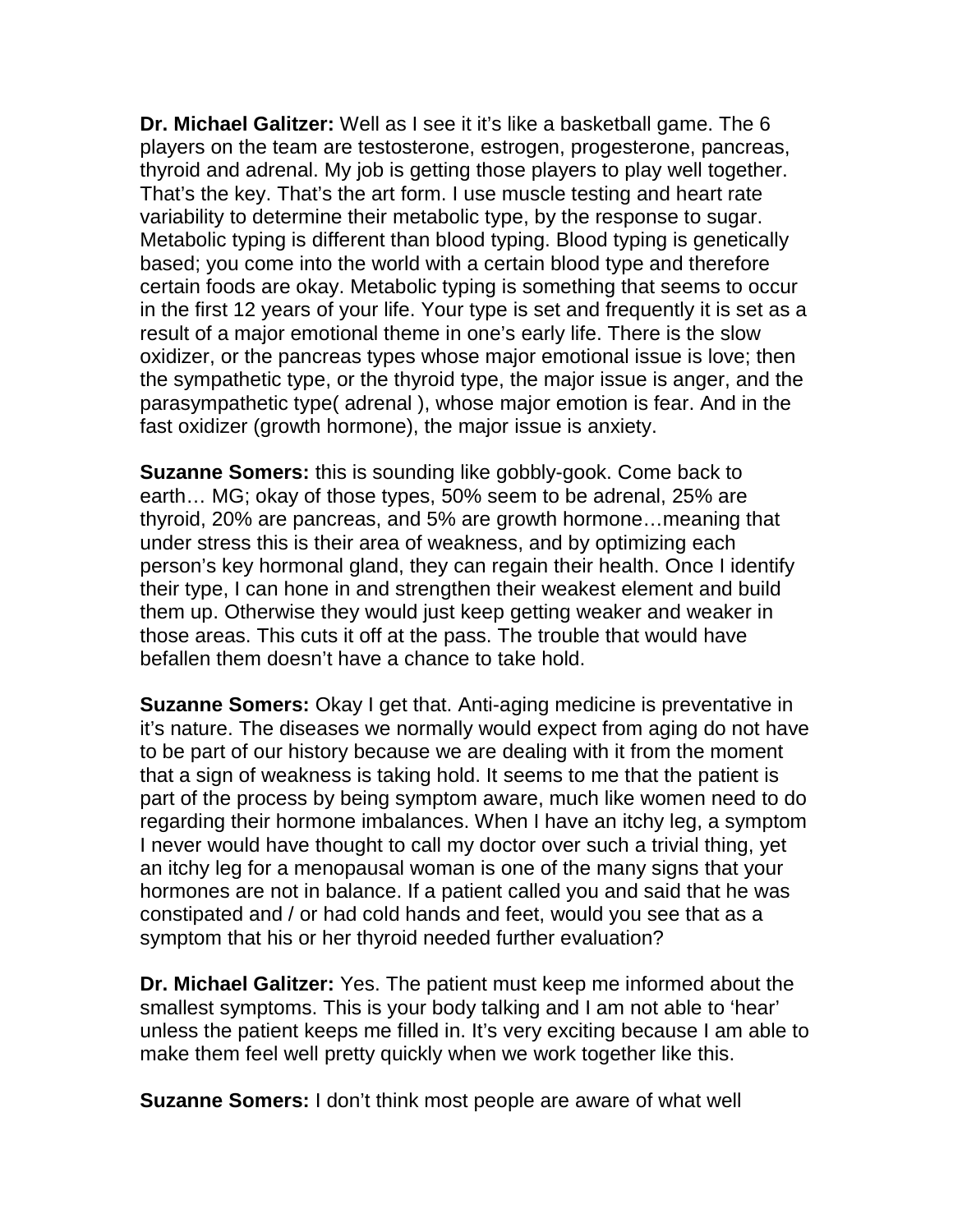means. We are so accustomed to taking antacids for stomach upset, aspirin for headaches, we don't pay attention to the fact that we might be sweating too much or have dry skin, or constipation, or aching joints. This is just the tip of the iceberg. I use my healthy prime, of 35 to 40 as my benchmark. I didn't have any of these conditions then, so with this new superb medicine, I am aware when I am not feeling at optimum. That's when I call you.

**Dr. Michael Galitzer:** And it's an honor to take care of you.

**Suzanne Somers:** So anti-aging medicine is an art form because there are no set rules. It's the intuitiveness of the doctor who in turn must be able to identify the different metabolic types.

**Dr. Michael Galitzer:** That's where I have taken it. Everyone looks at it differently. Many doctors will want to use blood tests and look at the hormones and figure out which is low and high and make corrections. But I feel that also you have got to figure out who is the star player (metabolic type). Half the time it's the adrenals that are burnt out from everyone's stressful lifestyle. Once I strengthen the adrenals, balancing their hormones becomes much easier. Remember adrenals are the orchestra leader. When they are off the whole body is out of tune. The adrenals are the body's response to stress, whereas the sex hormones (estrogen, testosterone, progesterone) represent reproduction. You can live without your sex hormones; you can't live without your adrenals. Survival is a much higher priority than reproduction. So when the body's under stress and the adrenals are tired, the body will convert estrogen to DHEA, testosterone to DHEA and progesterone to cortisol.

## **Suzanne Somers:** To survive?

**Dr. Michael Galitzer:** At any cost as the sex hormones go down to maintain survival.

**Suzanne Somers:** Because now is not the time to make a baby.

**Dr. Michael Galitzer:** Absolutely. So once we've identified the star player and strengthened it, we have one last component and that's the coach. The coach is the leader; the coach has the vision, he's got to make the players play well together, he's got to inspire the players and that's the liver. When the 'team' is in a successful place and you keep the 'coach' (which is the liver), happy, that's when people show great results.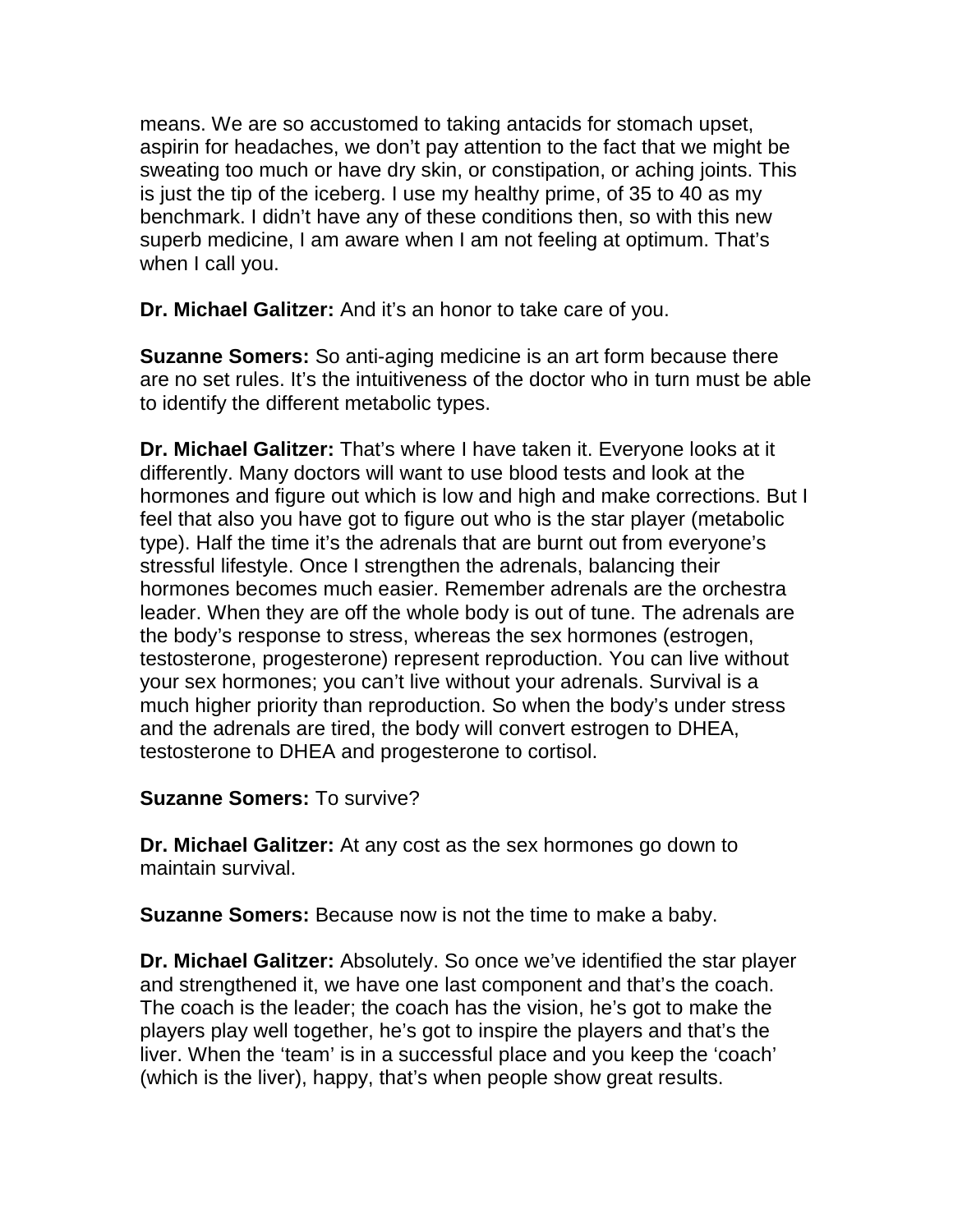**Suzanne Somers:** So when a woman comes in and she's all out of whack because her minor hormones are gone, you first deal with the major hormones. That makes sense because I know from my own research that if one hormone is off the entire hormonal system is off. If the adrenals are the orchestra leader, trying to balance the sex hormones of estrogen and progesterone would be futile until you get the adrenals straightened

**Dr. Michael Galitzer:** Yes or any of the other major hormones. Because what I am starting to see is that these different metabolic types seem to dictate our reactions to how you are going to give progesterone or estrogen.

**Suzanne Somers:** What form of transport do you prefer, creams, or drops or capsules?

**Dr. Michael Galitzer:** As a rule, I prefer to do the cream, with every pulse of the blood it moves through the fat base. Most of us have such toxic livers, that by the time a capsule moves through all the toxic sludge in the liver it loses a lot of it's effect.

**Suzanne Somers:** Do you feel that men need testosterone replacement as they age?

**Dr. Michael Galitzer:** I believe they do. When I measure men's testosterone levels, there's a huge range from 200 to 900. But when I measure free testosterone, which represents the amount available to the tissues, I almost always find it low. I also find it important to treat the prostate at the same time. I give them herbs, saw palmetto, and the extract of giant redwoods. Redwood trees live forever. Redwood extract seems to be a male tonic. It seems to help the prostate. I also give them nutrients for the prostate, Vitamin E, Selenium, fish oils, zinc, and lycopene. We know that testosterone gets converted to estrogen, especially in men that are overweight, by an enzyme called aromatase. We try to block the aromatase with chrysin in a cream form, also using zinc and Vitamn C. By doing this we are maximizing testosterone, to prevent its conversion to estrogen, and at the same time treat the prostate.

**Suzanne Somers:** But why do you think men are so reluctant to take care of themselves?

**Dr. Michael Galitzer:** It's part macho image you know for the same reason that men don't ask for directions when they're lost. We now have the ability to help both men and women in a way never before possible. Those who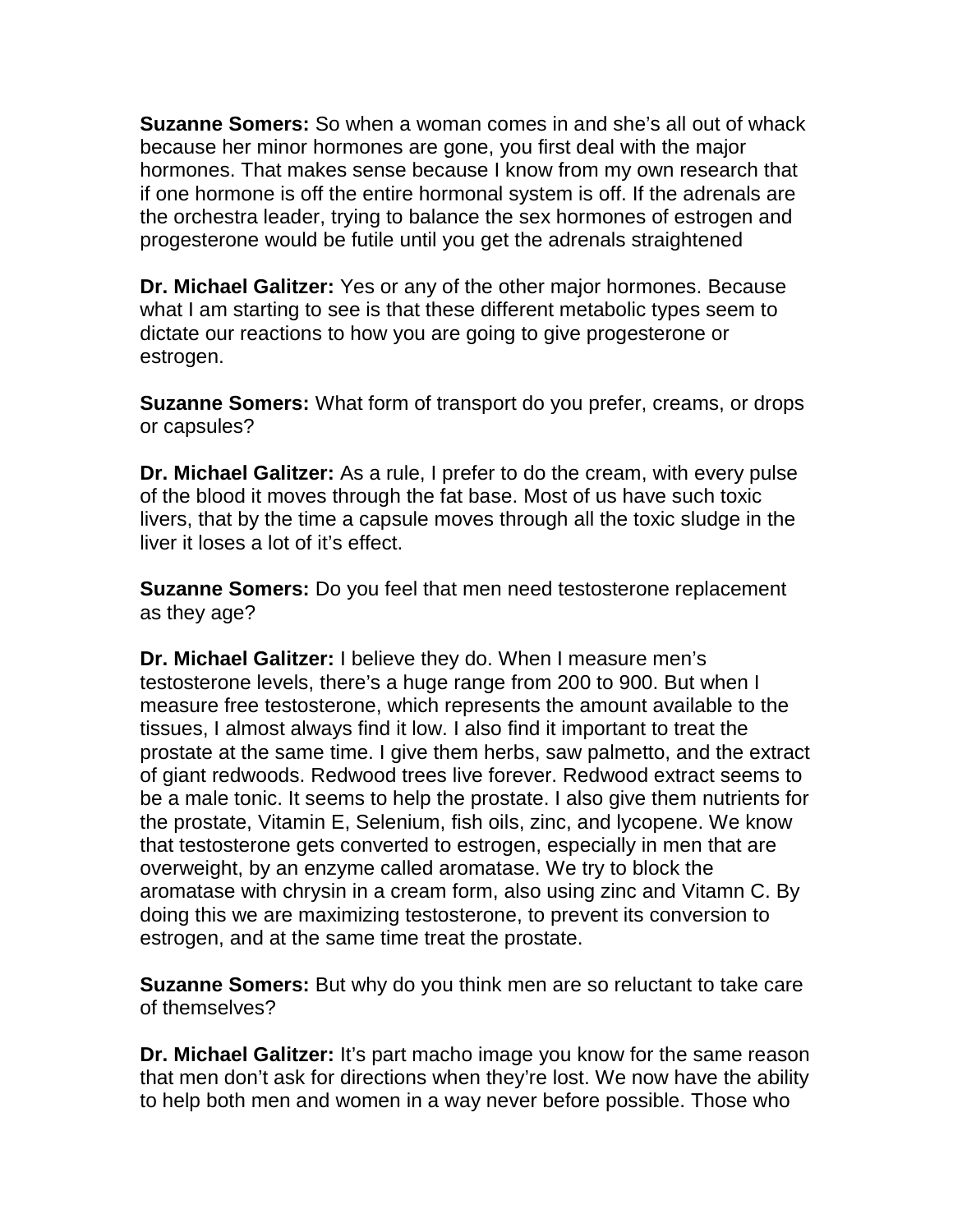are taking advantage of it such as your husband and yourself are reaping the results and rewards. But anything new is subject to attack. I say better to try anti-aging medicine than stay with certain stone-age concepts that may no longer apply to health.

**Suzanne Somers:** I agree, we can't be treating ourselves the same way we have for the last 50 years. It's a new age, and the only way to fight the environmental pollution and the stress is to embrace anti-aging medicine.

**Dr. Michael Galitzer:** Well I say we are all going to live to be 100…and when I ask my patients if they want that, they all say yes, but not if they are in a wheelchair or nursing home. People are now starting to realize that they are going to live longer. Everything is going to be turned upside down. They are not going to be able to retire at 65 any more. Life insurance is going to have to change drastically. There will be greater use of growth hormone in the future, when given at the proper time Growth hormone enhances body proteins. It uses up the fat stores, and it conserves carbohydrates. Growth hormone scares people, because they think that it is going to cause cancer. Actually it's a metabolic hormone. It's like turbocharging your car's engine; you wouldn't do it if all 4 wheels weren't on the car. Once the four hormonal wheels – sex hormones, insulin, thyroid, and adrenals – are working optimally, growth hormone will take you to the next level of health.

**Suzanne Somers:** But one shouldn't take HGH if they are not low or missing.

**Dr. Michael Galitzer:** Right; you should have a fasting blood test first. But growth hormone goes down with age, so most people's growth hormone levels are low. When they are in a healthy range they are usually between 200 and 300 ng/ml.

**Suzanne Somers:** What else does growth hormone do for you? My son, Bruce injects HGH every day. His blood tests showed his level was very low. He loves the way he feels on it, and also says he has a six-pack abdomen since he's been injecting.

**Dr. Michael Galitzer:** Yes that's one of the great side benefits. HGH promotes wound healing, it improves vitality, energy, reduces body fat, increases lean body mass, strengthens muscles, and improves skin elasticity. Different people age differently. One person who is 80 years old may have 90 year old bones, but a 50 year old mind. Katherine Graham comes to mind, sharp as a tack upstairs, but one fall playing tennis and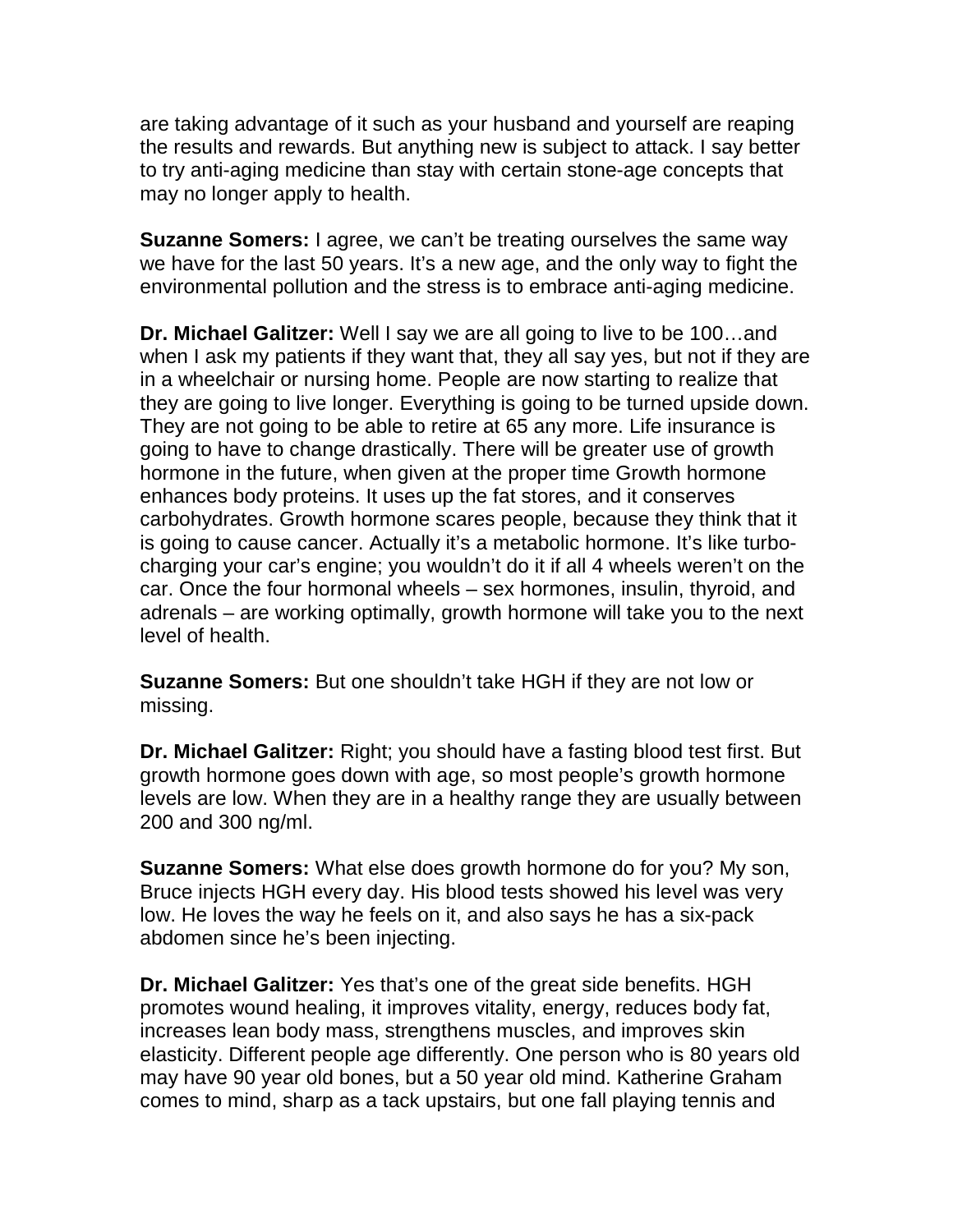she was dead a few weeks later. When you fall and break a hip a lot of people just don't make it. They get immobilized and their mind can't handle the immobilization. They get pneumonia from the immobilization and once that happens on top of the hip fracture it's really tough. But the real key is that different organs age differently. My job is to find out which of your organs is aging the quickest. So something that improves protein regeneration, like growth hormone, will find it's way. Stem cell therapy is the big hope. You can inject stem cells intra-venously in order to helpthe brain, heart, and other key organs. And then, we have our own stem cells….how do we mobilize our own stem cells and how do we get them to repair the cells of the body. These are some examples of where this is all going. This is including and beyond hormones. Look, if you don't have any energy, you can't get positive thoughts in your head. The beauty of hormones is that it picks up your energy and once you start thinking better all sorts of positive things happen.

**Suzanne Somers:** Isn't it in a state of hormonal imbalance that disease can take hold?

**Dr. Michael Galitzer:** Yes, and if you look at the progression of disease as you grow older you're exposed to more toxins. Then the liver and the kidney and the lymph no longer have the strength to pull the toxins out. Then toxins start to accumulate in the body. Then the liver and the kidney and lymphs call out to the endocrine glands for reinforcements. And they say to the glands, come on, secrete more hormones and make us work a little stronger. Then the glands say, okay, so the glands start secreting more adrenal hormones and thyroid hormones, but eventually the glands get tired. Ultimately, what happens is you get a toxic body with very weak hormonal glands. And that's your setup for chronic illness.

**Suzanne Somers:** So going all the way back to where we started, by detoxifying the body of heavy metals, lead, mercury and others, by strengthening the weakest major hormones and organs, whether they be adrenal, thyroid, or the kidneys or the pancreas, by replacing lost minor hormones, we can cut off at the pass the inevitable chronic illnesses that we were destined to have. That's how anti-aging medicine works. We don't have to be sick just because we are old.

**Dr. Michael Galitzer:** Correct. It takes effort and a knowledgeable doctor but the results are fantastic. You have to start as soon as you recognize the validity of all of this. No matter how skeptical you are, we all want to feel good. We all want to have energy. We all want to jump out of bed in the morning. We all want to do those things. We want to see our kids and